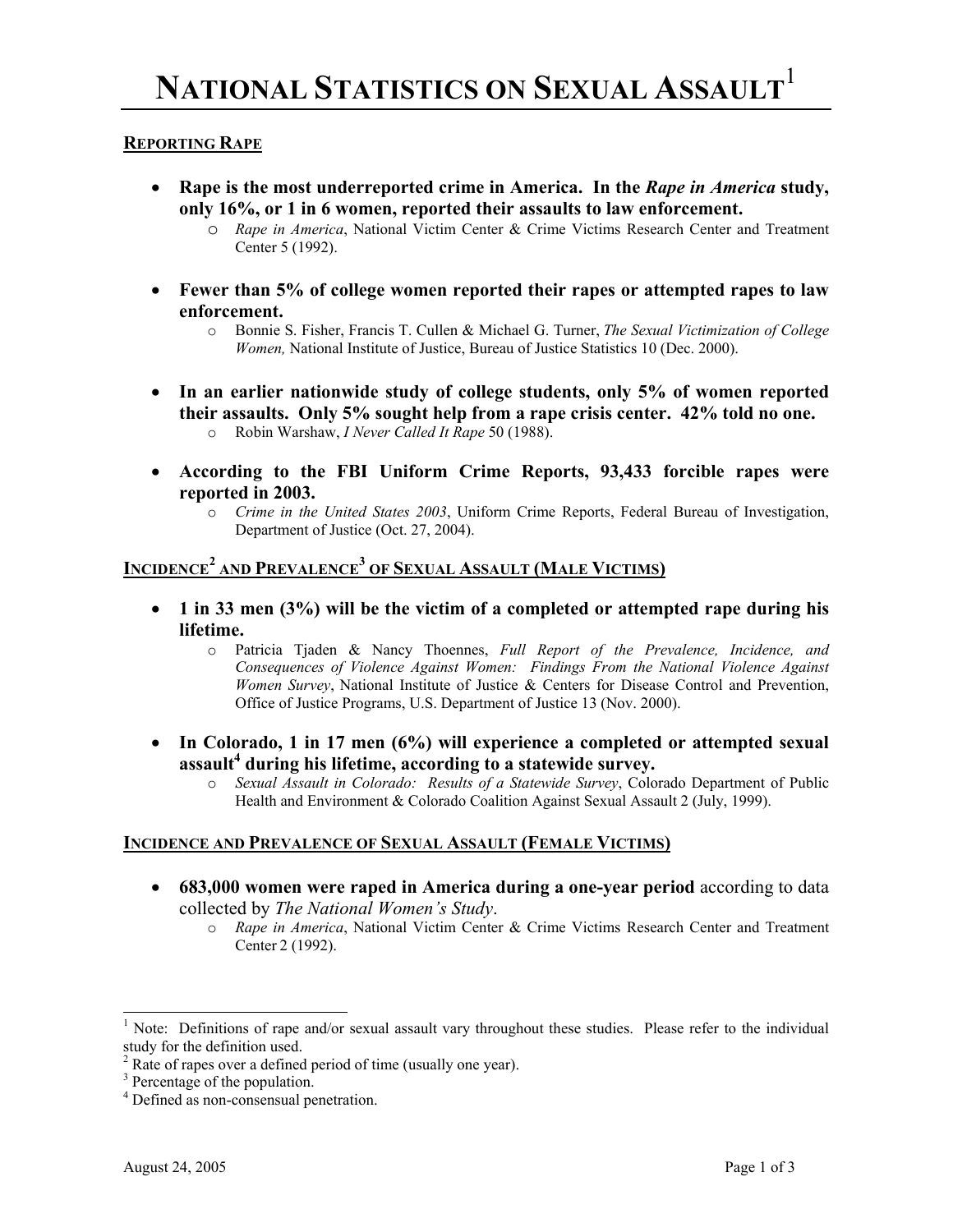- **This number does not include rapes of girls under the age of 18 or male victims.**  o *Rape in America*, National Victim Center & Crime Victims Research Center and Treatment Center 3 (1992).
- **1 in 8 women (13%) will be the victim of forcible rape in her lifetime.** This is based on U.S. Census estimates of the number of women in America at the time the above study was done.
	- o *Rape in America*, National Victim Center & Crime Victims Research Center and Treatment Center 2 (1992).
- **1 in 6 women (17.6%) will be the victim of a rape or an attempted rape during her lifetime.**
	- o Patricia Tjaden & Nancy Thoennes, *Full Report of the Prevalence, Incidence, and Consequences of Violence Against Women: Findings From the National Violence Against Women Survey*, National Institute of Justice & Centers for Disease Control and Prevention, Office of Justice Programs, U.S. Department of Justice 13 (Nov. 2000).
- **In Colorado, 1 in 4 women (24%) will experience a completed or attempted**  sexual assault<sup>5</sup> during her lifetime, according to a statewide survey.
	- o *Sexual Assault in Colorado: Results of a Statewide Survey*, Colorado Department of Public Health and Environment & Colorado Coalition Against Sexual Assault 2 (July, 1999).

### **COLLEGE STATISTICS**

- **Between 20 and 25% of college age women will be victims of rape or attempted rape during their college career, based a national study of students attending a 2 or 4-year college or university during the fall of 1996.6** 
	- o Bonnie S. Fisher, Francis T. Cullen & Michael G. Turner, *The Sexual Victimization of College Women,* National Institute of Justice, Bureau of Justice Statistics 10 (Dec. 2000).
- **In an earlier nationwide study of college students, 1 in 4 college-age women were victims of rape or attempted rape.** 
	- o Robin Warshaw, *I Never Called It Rape* 11 (1988).

## **VICTIMS' AGE**

- **According to the** *National Women's Study,* **"rape in America is a tragedy of youth, with the majority of rape cases occurring during childhood and adolescence." Females were forcibly raped at the following ages:** 
	- o 29.3% were under 11 years old;
	- o 32.3% were between the ages of 11-17;
	- o 22.2% were between the ages of 18-24;
	- $\circ$  7.1% were between the ages of 25-29;
	- o 6.1% were older than 29; and
	- o 3.0% age not specified.
		- *Rape in America*, National Victim Center & Crime Victims Research Center and Treatment Center 3 (1992).

 $\overline{a}$ 

<sup>&</sup>lt;sup>5</sup> Defined as non-consensual penetration.

<sup>&</sup>lt;sup>6</sup> Estimate extrapolated from actual rapes experienced during one academic year, projected over a 5-year college career.